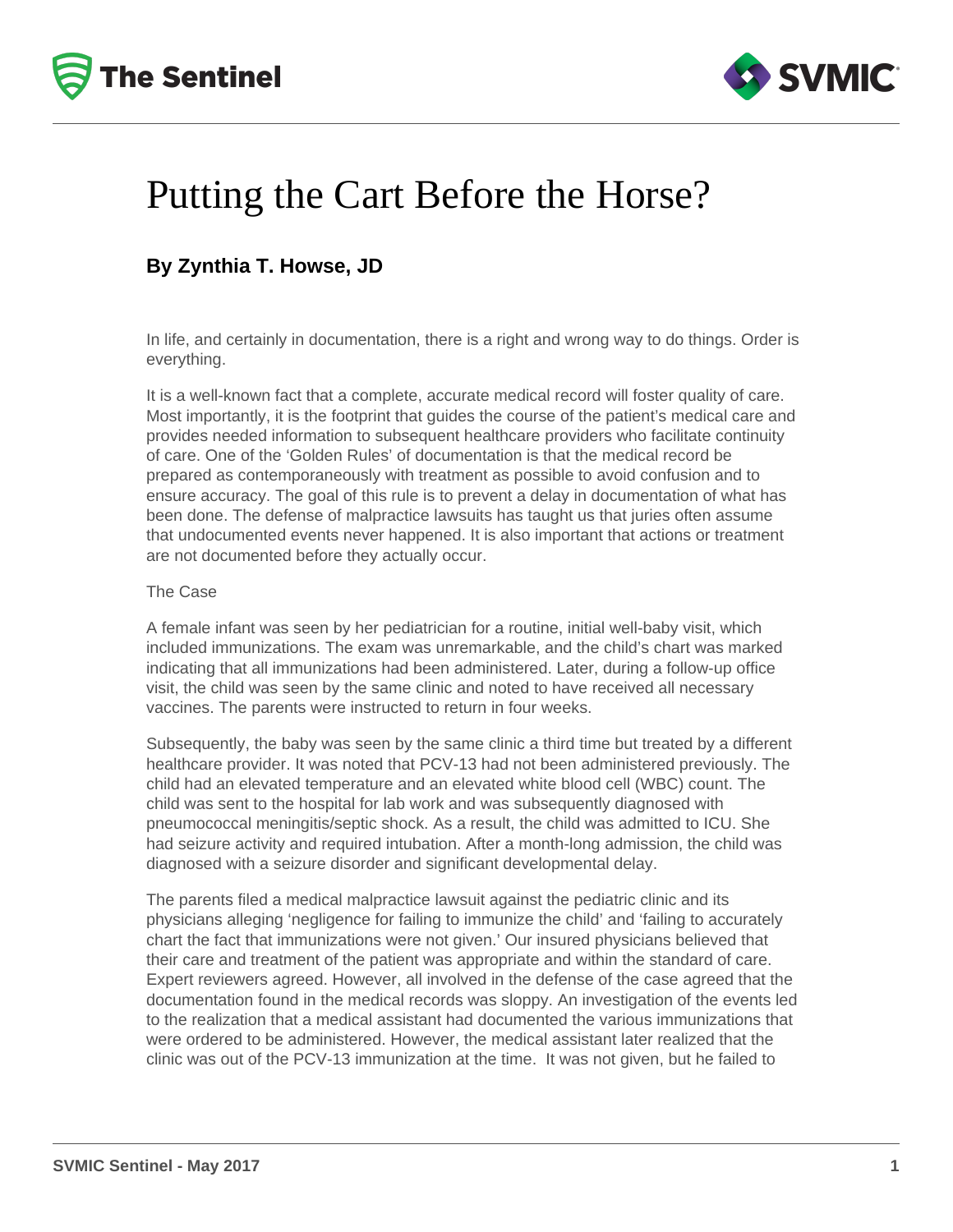



update the medical record.

This was a very sympathetic case given the unfortunate and life-altering effects to this baby. This claim was not defensible. As fate would have it, the baby contracted the very disease that the PCV-13 vaccine was designed to prevent. If only the medical record had been documented correctly, one could assume the outcome would have been different and possibly the child would be healthy.

This case reinforces the "Golden Rule" that one should never document a medical record until the medical care has been administered. The lesson is short and simple: documentation should reflect the action(s) taken. Accuracy and order are vital! Premature documentation is just as dangerous as untimely or late documentation, and both can prove detrimental, or in a worst-case scenario, deadly.

"For nothing matters except life and, of course, order." ? Virginia Woolf, The Common Reader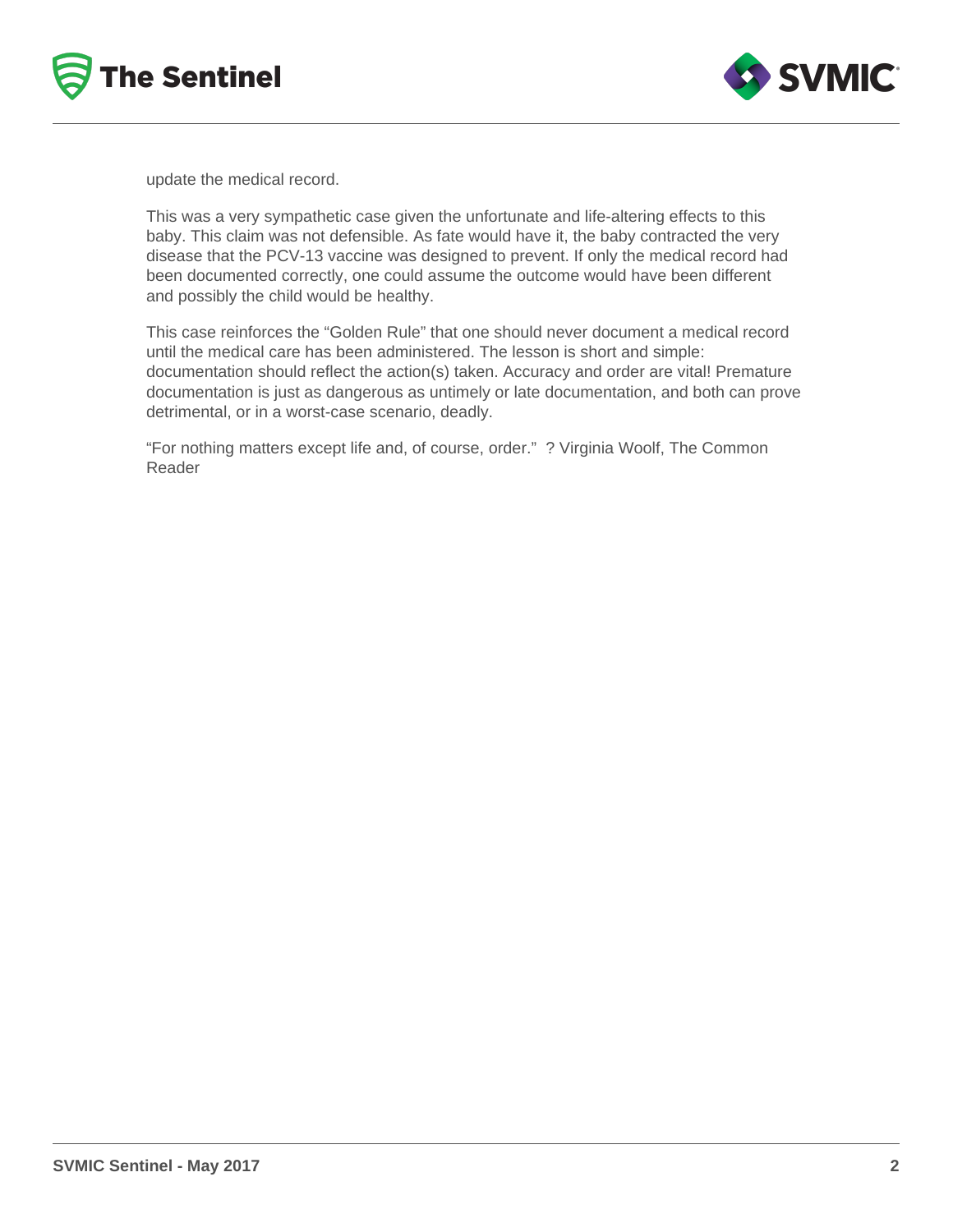



## Cybersecurity Coverage: Can You Afford to Be Without It?

**By**

Cybersecurity continues to rise towards the top of the list of concerns for businesses and medical practices. Consequently, cybersecurity insurance protection is also becoming more and more important. Along with the basic cybersecurity insurance limits (\$50,000) provided by SVMIC at no additional premium, higher limits are readily available through a partnership with NAS Insurance Services. But, with all the financial and regulatory demands on medical practices' resources, many have concluded that they cannot afford more adequate coverage. However, there is growing concern that the potential for loss is probably greater than most realize and the premium for higher limits is more affordable than most may think.

We recently interviewed a couple of practice administrators who have purchased higher limits from NAS to get their feedback. One was a group of six primary care physicians in middle Tennessee. The practice administrator realized that the potential risk of a cyberattack or information technology (IT) system failure and the ensuing costs to recover data, possible lawsuits and regulatory fines and penalties could add up to more than the basic limits provided by SVMIC.

The group had experienced minor losses prior to their purchase of higher limits – some involving errors by their own staff, and one protected health information (PHI) violation was caused by an outside vendor. The claim generated by their outside vendor took their employees' time away from their regular job duties. These experiences convinced the administrator how vulnerable the group was to potential loss.

When asked how he justified the expense of the premium to his physicians, the administrator credited the physicians with being "smart and logical professionals who understood the cost-benefit trade-off." With the estimated cost of a cybersecurity loss at a minimum of \$30 per record, and possibly more due to the potential for regulatory fines and penalties, it was relatively easy to see that the potential for loss is great, and by contrast, the premium is relatively affordable.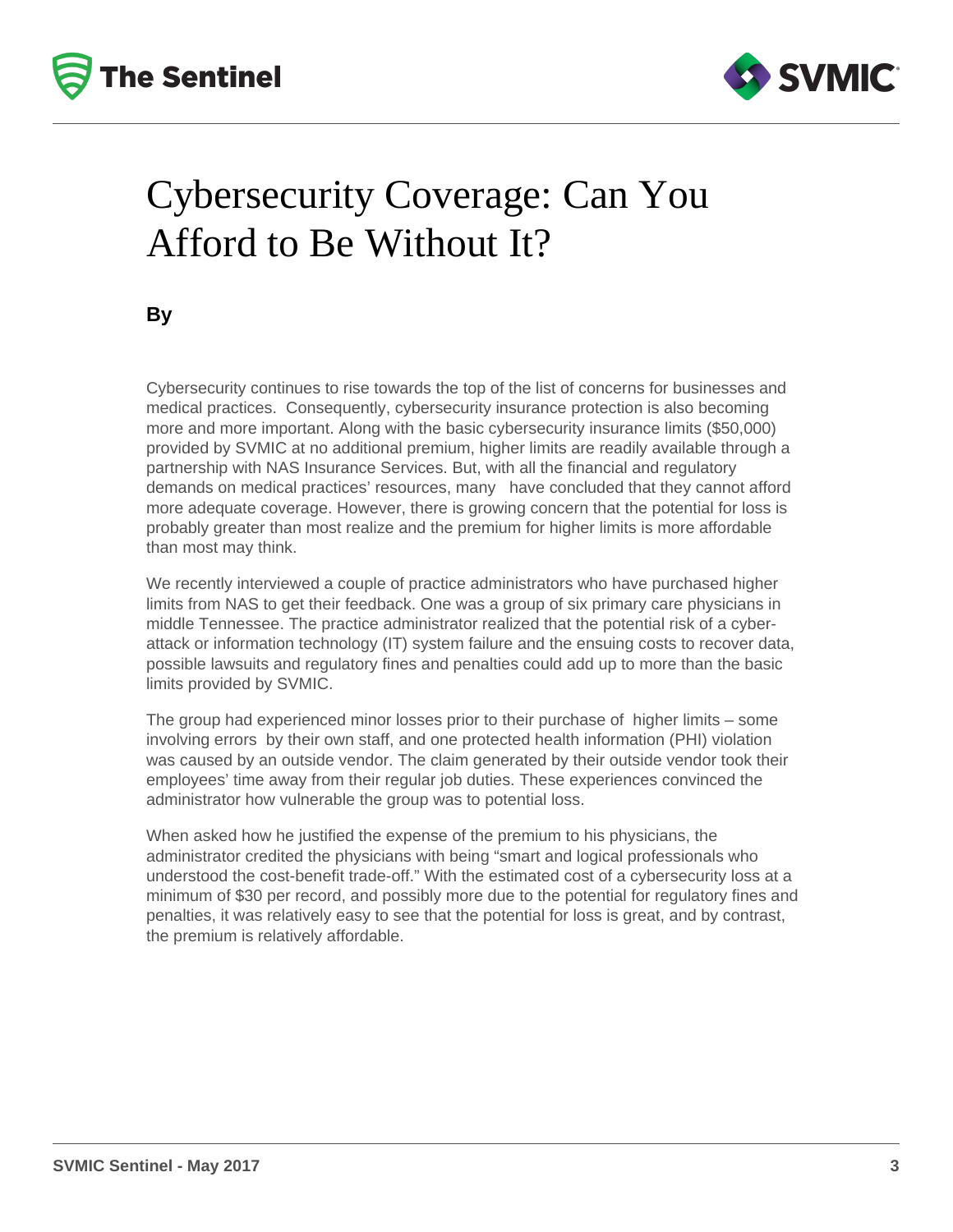The administrator said that in addition to purchasing the higher limits through NAS, staff training on PHI and HIPAA security is mandatory. Further, the group has an extensive IT security system in place, both internally and externally, that meets or exceeds all Federal Meaningful Use (MU) standards regarding PHI and IT security. You can find those regulations at the Centers for Medicare and Medicaid Services (CMS) [website.](https://www.cms.gov/Regulations-and-Guidance/Legislation/EHRIncentivePrograms/downloads/EP-MU-TOC.pdf)

A group of six rheumatologists in east Tennessee also recently purchased excess limits with NAS Insurance through SVMIC. The practice administrator said that seeing the recent news of more frequent cybersecurity attacks, and realizing how vulnerable medical practices are to such attacks, she was prompted to purchase the higher limits.

During a training session for all the practice staff, the doctors were made aware of the potential costs that the practice could incur should there be a cybersecurity breach. They realized that the potential for loss far outweighs the cost of the premium to protect their practice.

This practice also requires ongoing training and sends out reminders to staff to follow up on their training and to stay aware of the potential for a cybersecurity breach. The administrator acknowledges that "cybersecurity expert" is yet another hat that practice administrators are expected to wear. With technology and regulation changing frequently, it is a daunting task, especially if one's background is not in information technology. However, it is a responsibility that cannot be ignored or taken lightly.

You will also find helpful articles and tips on the SVMIC website on our [cybersecurity](http://www.svmic.com/resources)  [resources page](http://www.svmic.com/resources). In addition, SVMIC's Medical Practice Services offers consulting and training related to cybersecurity and HIPAA. As mentioned earlier, SVMIC has partnered with NAS to offer discounted premiums on increased limits for cybersecurity insurance. NAS has implemented a resource to offer support and risk management to policyholders. The site offers a 24-hour support hotline, monthly newsworthy updates, webinars and online training and support. This resource can be found [here.](http://www.nasinsurance.com/solutions/detail_product/cybernet) The cost for additional coverage is based upon the limits chosen, group size and other factors. For more information, please contact SVMIC at [ContactSVMIC@svmic.com](mailto:ContactSVMIC@svmic.com) or call us at 800.342.2239.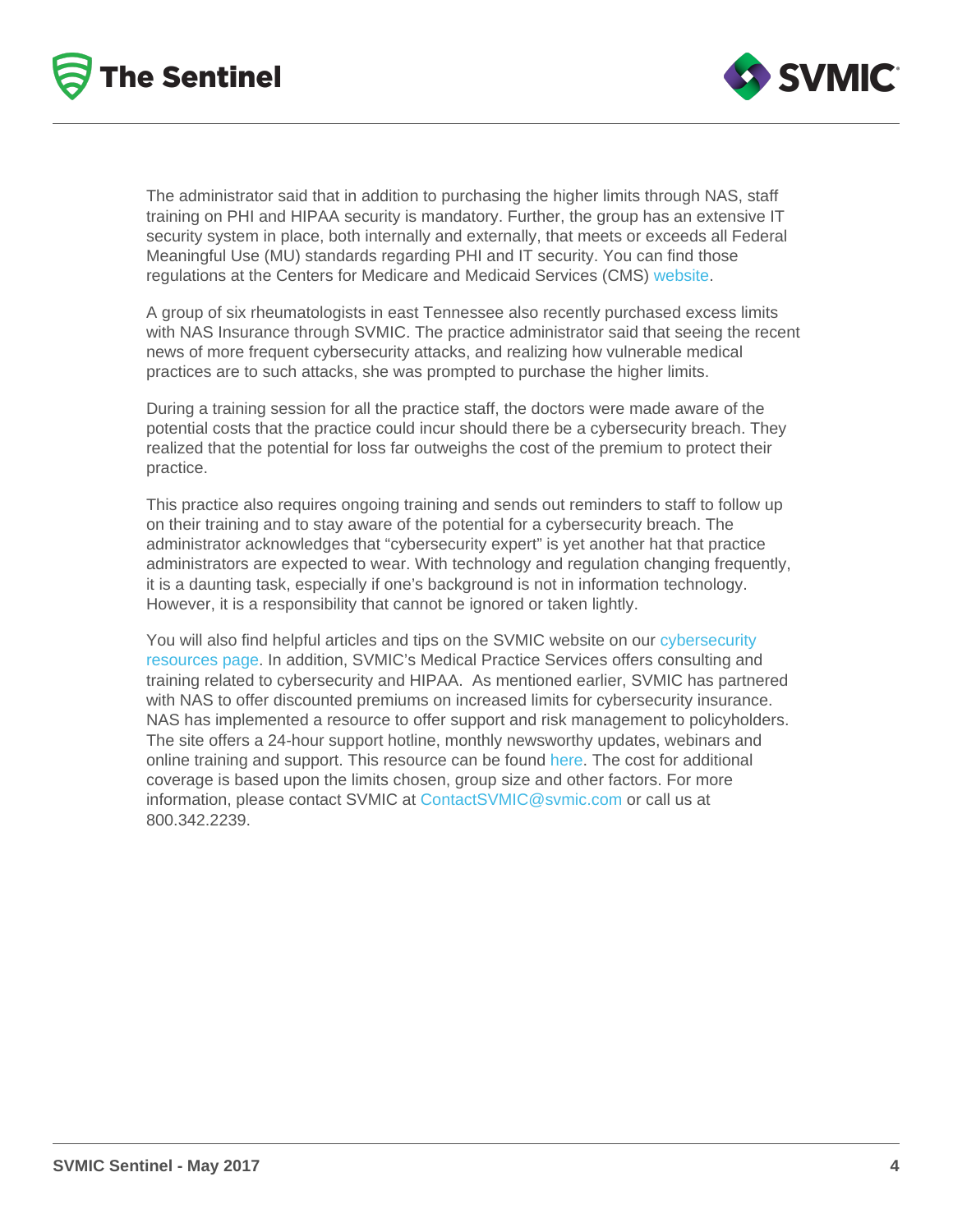



## Quality Reporting Under MIPS

### **By Elizabeth Woodcock, MBA, FACMPE, CPC**

At first glance, the Merit-based Incentive Payment System (MIPS) may look somewhat like the Physician Quality Reporting System (PQRS), which closed its door on December 31, 2016, but appearances can be deceiving.

MIPS features 271 quality measures, of which physicians and other eligible clinicians must report six, at least one of which must be an outcome measure. Although the MIPS measures are similar to PQRS, it is vital to understand three distinct characteristics of the new program in order to successfully participate:

- 1. Pay heed to assigned reporting methods. While there are multiple ways to report quality measures under the MIPS program, each measure is "assigned" a reporting method. Therefore, you cannot choose six measures and assume that you can report them all via your electronic health record (EHR). You must review the method attached to each measure, and ensure that you can report it as required.
- 2. Recognize that select reporting methods apply to all patients who, according to the program, "meet a measure's denominator criteria." The reporting methods of EHR and registry (including Quality Clinical Data Registry) require you to report all patients, not just those covered by Medicare. It is important to note that registrybased reporting under MIPS involves reporting at least 50 percent of all patients who are eligible for the measure; it is no longer adequate to submit just 20 records, as was the standard for PQRS' registry reporting.
- 3. Scoring under the new MIPS program is based on your performance relative to government-defined benchmarks. It is not sufficient merely to report a measure; the percentage you submit will be scored based on your performance. Furthermore, the benchmarks are dependent on your reporting mechanism; you may receive different points on the basis of your methodology, even for the same score.

To illustrate, consider a quality measure that is often chosen for reporting – Preventive Care and Screening. This measure is defined as: "Percentage of patients aged 18 years and older with a BMI documented during the current encounter or during the previous six months AND with a BMI outside of normal parameters, a follow-up plan is documented during the encounter or during the previous six months of the current encounter. Normal Parameters: Age 18 years and older BMI => 18.5 and < 25 kg/m2."

For MIPS, the measure can be reported by any mechanism: claims, EHR or registry. Your score will be formulated based on your performance according to pre-defined benchmarks. The percentage you report will be sorted by decile, as highlighted in the table presented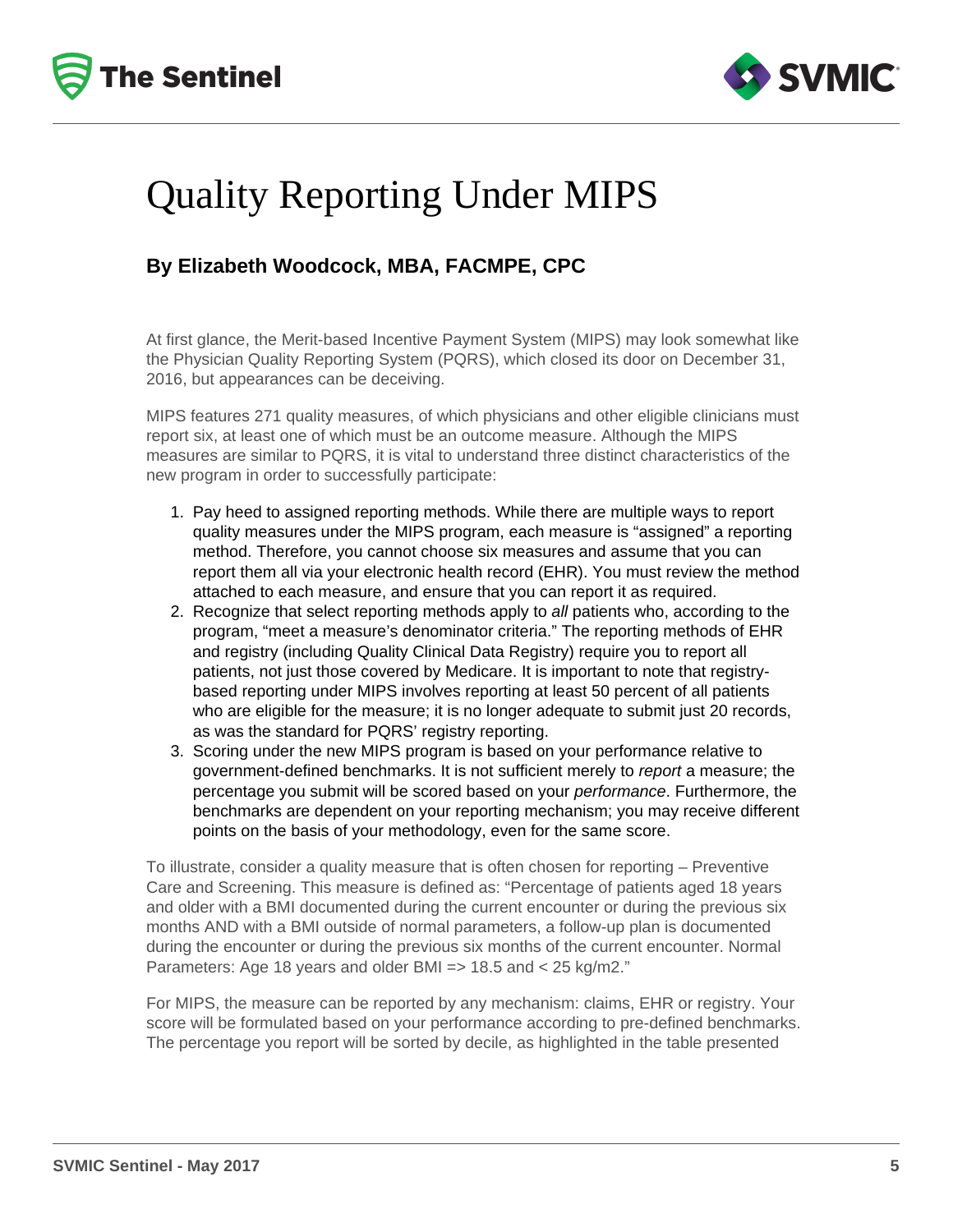below. The decile produces the score, for example, decile 4 equals 4 to 4.9 points; decile 5 equals 5 to 5.9 points; and so on. Decile 3 is the minimum decile for the MIPS program, with 3 points awarded just for submitting your performance.

| Submission<br>Method | Decile 3        | Decile 4        | Decile 5        | Decile 6        | Decile 7        | Dec  |
|----------------------|-----------------|-----------------|-----------------|-----------------|-----------------|------|
| Claims               | 41.33 - 45.76   | 45.77 - 51.46   | $51.47 - 66.43$ | 66.44 - 90.09   | $90.10 - 98.60$ | 98.6 |
| <b>EHR</b>           | 28.73 - 31.80   | $31.81 - 34.45$ | 34.46 - 37.23   | $37.24 - 40.19$ | 40.20 - 43.64   | 43.6 |
| Registry/ QCDR       | $39.80 - 45.63$ | 45.64 - 50.91   | $50.92 - 56.68$ | $56.69 - 64.88$ | 64.89 - 75.81   | 75.8 |

#### Source: CMS' 2017 Quality Benchmarks

Assume your percentage was 96.83%. That's good, isn't it? It depends. You would receive approximately 7 points if you submitted that score via claims (requires Medicare patients only), 10 points for EHR-based reporting, or 9 points if the score came in via a registry. (EHR and registry-based reporting require all patients who meet the measure's criteria.)

This example is only one of a handful of quality measures eligible to be reported via all mechanisms. Other popular ones – like "Closing the Referral Loop: Receipt of Specialist Report" – can be reported by only a single methodology; in the case of "Closing the Referral Loop," this metric is availability only through EHR reporting.

Bottom Line: Do not assume that MIPS is just an extension of the Physician Quality Reporting System (PQRS). These three important distinctions — reporting methods, application to all patients and scoring based on relative benchmarks — require careful attention to ensure successful reporting.

As a reminder, you can "pick your pace" in 2017 under MIPS. If you just want to avoid the penalty, the government requires submission of only one measure. This includes one quality measure (regardless of performance), improvement activity, or the base advancing care information (ACI) requirements. For more information about this 2017 exception, please see the [April SVMIC Sentinel Article](http://www.svmic.com/Home/resources/newsletters-2/the-svmic-sentinel/practice-management/meaningful-use-avoiding-the-3-penalty-in-2018-april-2017/).

Related Links:

[MIPS Quality Measures](https://qpp.cms.gov/measures/quality)

[MIPS Quality Benchmarks:](https://qpp.cms.gov/resources/education) Download the zip file "2017 Quality Benchmarks"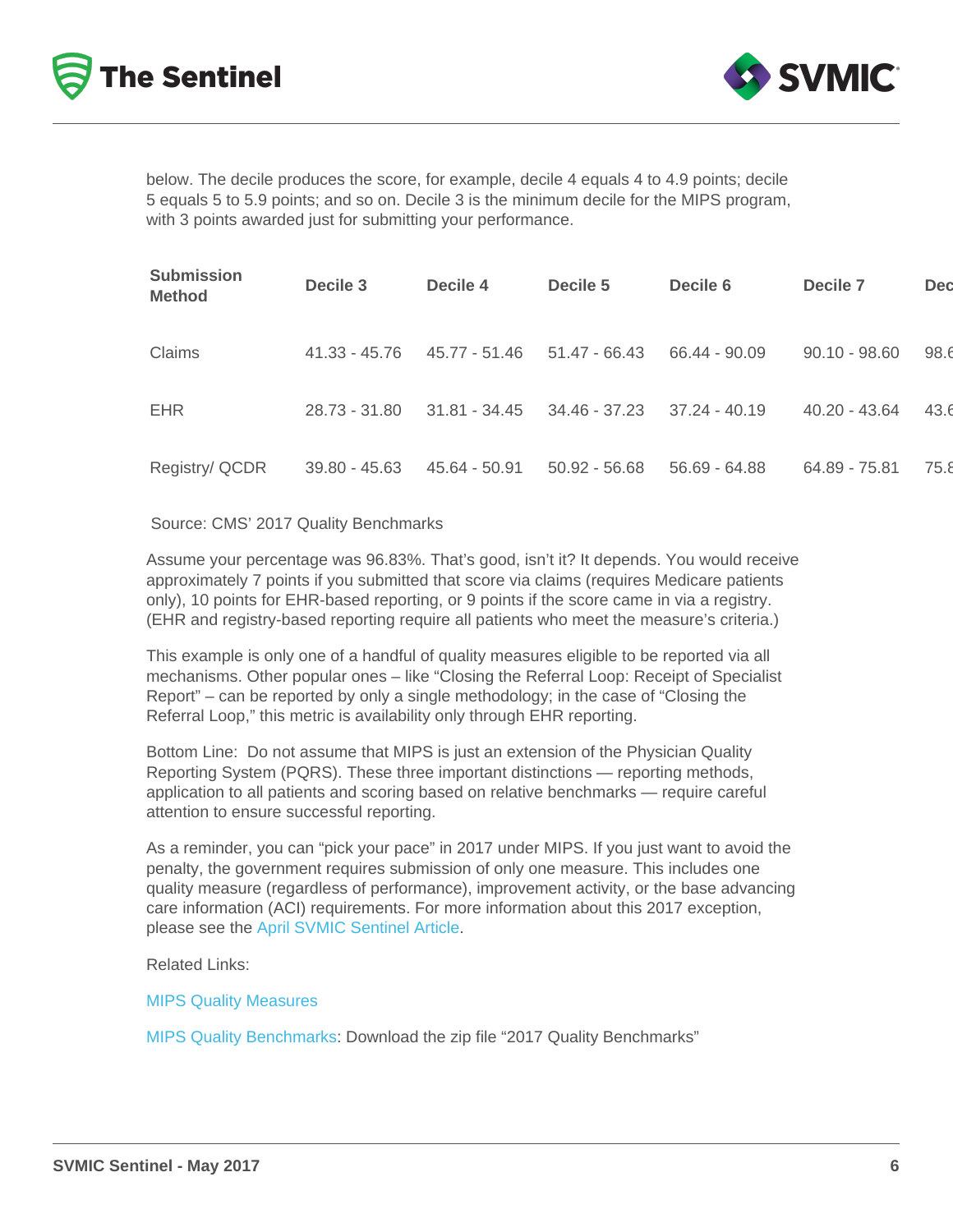## OSHA in a Medical Practice

### By C. Anne Pontius, MBA, FACMPE, CHC, MT (ASCP)

The Occupational Safety and Health Administration (OSHA) is part of the United States Department of Labor. The mission of OSHA is to assure safe and healthful working conditions for working men and women by setting and enforcing regulatory standards. In addition, OSHA is responsible for providing training, outreach, education and assistance to employers and employees.

#### State Operated OSHA Programs

Tennessee and Kentucky operate their own OSHA programs that have been approved by Federal OSHA. As with most state-run programs, these two states have adopted most of the Federal OSHA rules but in a few cases, relevant to medical practices, they have made amendments and/or additional rules. Rules enacted by states must be at least as stringent as the Federal rules at ensuring the employer provides a safe work environment.

#### OSHA Regulations Applicable to Medical Practices

The majority of medical practices have compliance risks associated with several of the following OSHA regulations. Please see our list of links and resources [here](https://www.svmic.com/Home/resources/practice-management-resources/osha/).

The employer has a responsibility to perform a hazard assessment within the medical practice and implement measures to eliminate or minimize the likelihood of an occupational incident. The range of occupational hazards, and the applicability of the OSHA regulations in each medical practice, varies depending on type of services, facility and staff competency. Individuals that perform hazard assessments must have an eye for detail and an understanding of likely sources within the practice that can potentially harm employees.

#### General Duty Clause

The OSHA General Duty Clause (GDC) is a 'catch-all' safety rule. Whereas there are several specific OSHA regulations that apply to medical practices, in the absence of a specific safety rule, the General Duty Clause prevails. The GDC states:

- Each employer shall furnish to each of his employees employment and a place of employment, which are free from recognized hazards that are causing or are likely to cause death or serious physical harm to his employees.
- Each employer shall comply with occupational safety and health standards promulgated under this act[.\[1\]](https://www.svmic.com/Home/resources/newsletters-2/the-svmic-sentinel/practice-management/osha-in-a-medical-practice-may-2017/#_edn1)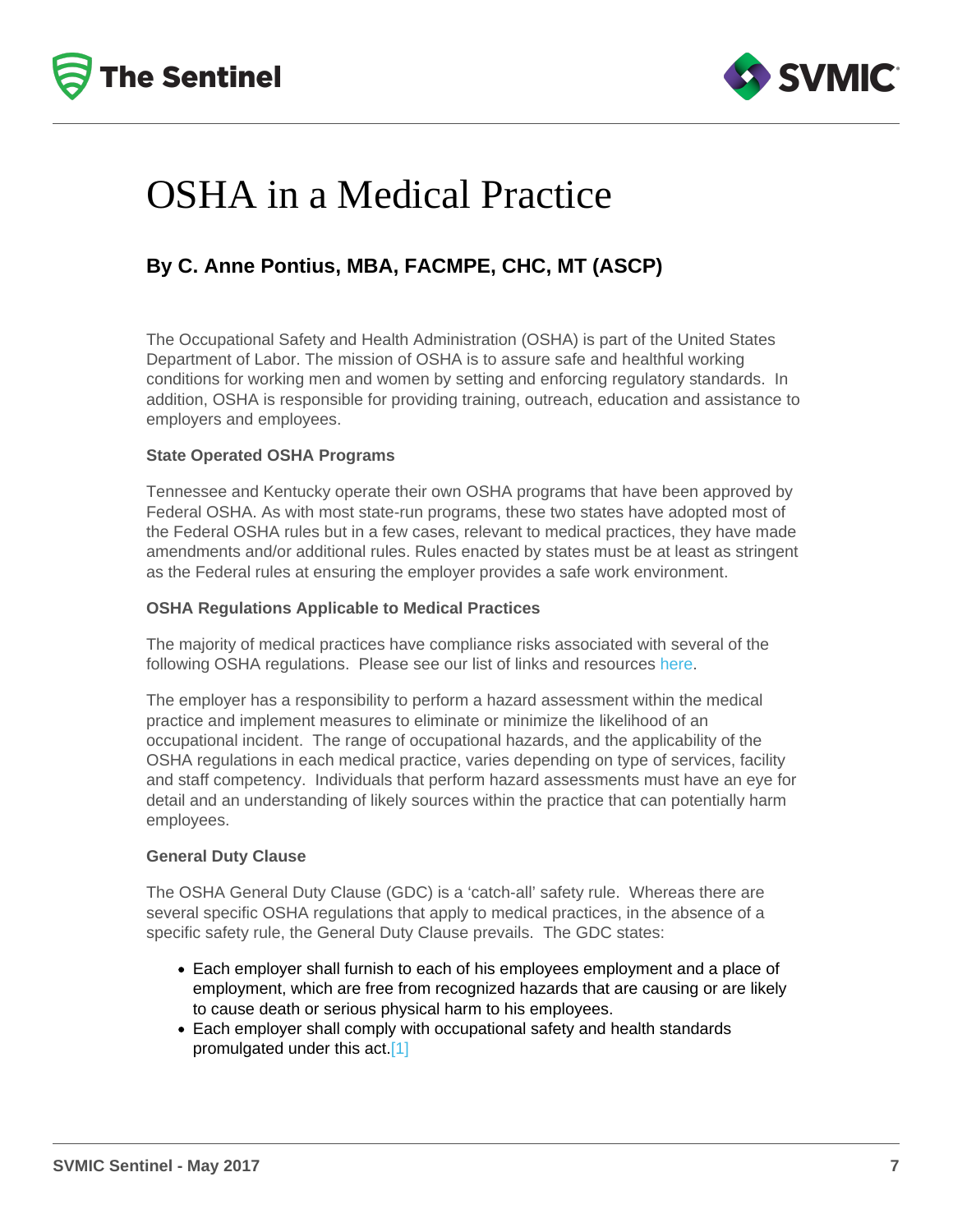Each employee shall comply with occupational safety and health standards and all rules, regulations, and orders issued pursuant to this Act, which are applicable to his own actions and conduct[.\[2\]](https://www.svmic.com/Home/resources/newsletters-2/the-svmic-sentinel/practice-management/osha-in-a-medical-practice-may-2017/#_edn2)

Even though the GDC is not in the top-ten list of most cited violations for medical practices, it is an important OSHA regulation for employers and managers to understand. The GDC is the basis for the implication of all other OSHA rules and applies to all employers regardless of number of employees or type of industry.

Practices can be cited under the GDC for not meeting guidelines and recommendations from the Centers for Disease Control and Prevention, National Institute for Occupational Safety and Health and Homeland Security. Areas of concern include workplace violence, ergonomics and tuberculosis. If the practice's hazard assessment recognizes these as potential hazards, then it should implement appropriate measures to eliminate or minimize the hazardous risks.

The top-two most cited OSHA regulations in medical practices are from the Bloodborne Pathogens and Hazard Communication Standards. Both of these regulations have training requirements that are often misunderstood or overlooked, making them easy targets for disgruntled employees to claim non-compliance when filing a complaint with OSHA. Once OSHA inspectors are onsite, they can write citations for more than targeted compliant.

#### Bloodborne Pathogens Standard

The Bloodborne Pathogens Standard (BBP) is applicable to all employers that have employees with job tasks where it is conceivable the employee will be exposed to bloodborne pathogens and other potentially infectious materials (OPIM). Set forth in the regulation, the employer must have a written Exposure Control Plan (ECP), to be updated annually that includes: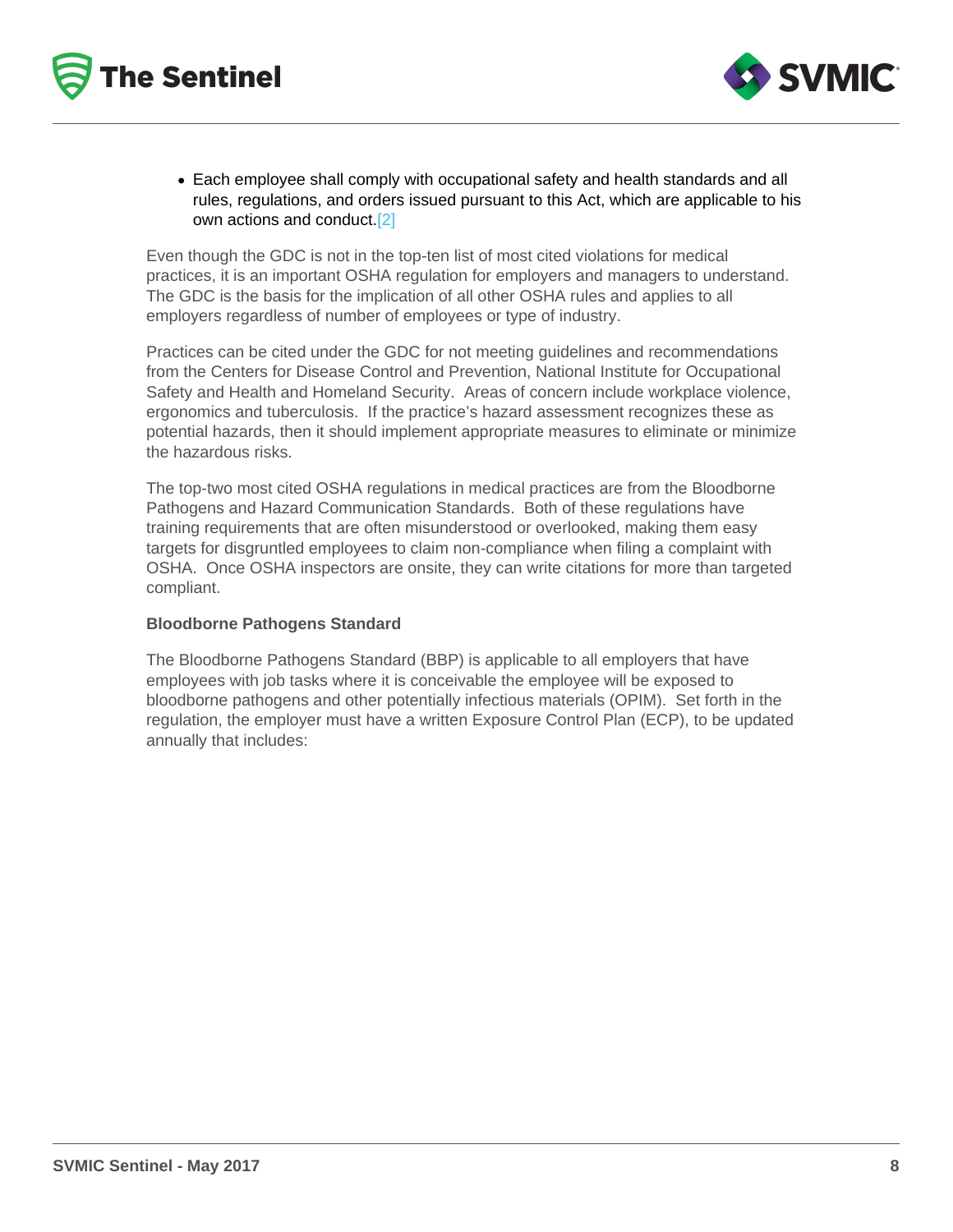- a copy of the BBP regulation;
- identification of employees at risk of exposure (known as an exposure determination) and what puts them at risk;
- the use of universal precautions;
- identification and use of engineering controls;
- work practice controls (procedures that reduce risk of exposure);
- requirements for personal protective equipment (PPE) and how to use PPE;
- hepatitis B vaccination protocols for pre and post-exposure control;
- post-exposure protocol;
- housekeeping and laundry methods;
- signs and labels requirements;
- waste disposal methods;
- employee training requirements;
- recordkeeping requirements, and
- requirement to annually review and update of the ECP.

Each area has specific requirements that are detailed in the regulation. The practice's Safety Coordinator, or person in charge of OSHA compliance, should have a complete understanding of each area and what is required for the practice to be in compliance.

In an effort to reduce the number of occupational incidents due to blood or OPIM contaminated sharps (devices that can penetrate the skin including, but not limited to, needles, scalpels, lancets, broken glass, and broken capillary tubes), the BBP was updated to include requiring employees to use engineered safety devices (i.e., safety needles and scalpels) unless there was evidence that by doing so an employee or patient was put at risk or a safety device was not available. Each practice must perform an annual evaluation to ensure effective safety devices are appropriately being utilized by employees.

#### Hazard Communication Standard

The Hazard Communication Standard (HCS), the second most cited OSHA regulation in medical practices, is also referred to as the "Right-to-Know" standard or HazCom. In 2012, OSHA updated the HCS to comply with the United Nations Globally Harmonized System (GHS).[\[3\]](https://www.svmic.com/Home/resources/newsletters-2/the-svmic-sentinel/practice-management/osha-in-a-medical-practice-may-2017/#_edn3) Under the GHS, Material Safety Data Sheets (MSDS) were replaced with Safety Data Sheets (SDS) and new chemical labels are now used as the mechanisms to inform individuals about the hazards associated with chemicals.

To ensure chemical safety in the workplace, employers must make available to employees information about the identities and hazards of certain chemicals[.\[4\]](https://www.svmic.com/Home/resources/newsletters-2/the-svmic-sentinel/practice-management/osha-in-a-medical-practice-may-2017/#_edn4) Employers have to train employees to understand chemical labels, how to handle chemicals, and make safety data sheets accessible. Employees that are at risk of exposure to hazardous chemicals should have been trained on the new GHS SDS format and new pictogram labels prior to December 1, 2013. All MSDSs were to be converted to the new SDSs by June 1, 2016.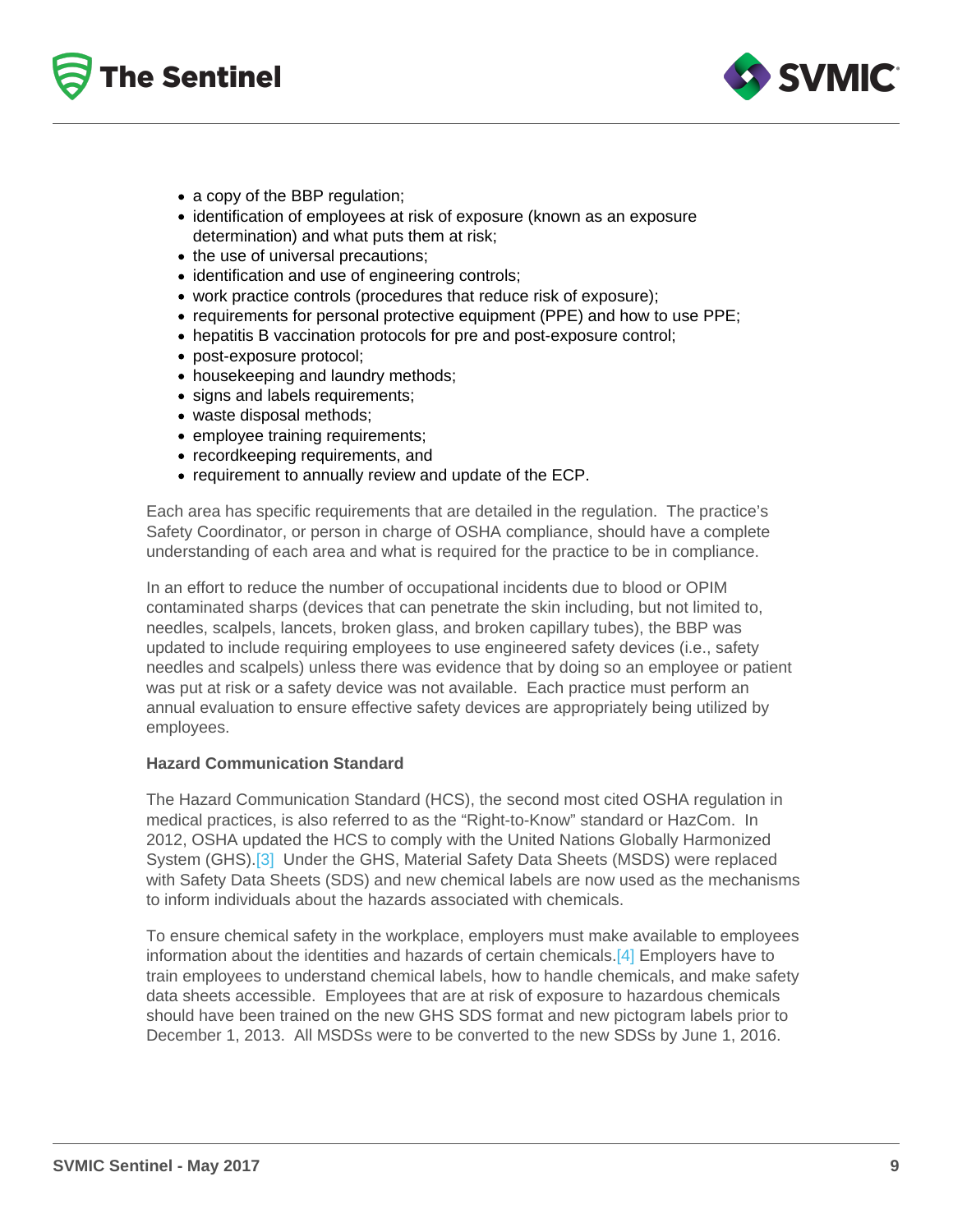Not all chemicals in a medical practice are hazardous, but for those chemicals that identified as hazardous, the employer must create a list of such chemicals and update it as new chemicals enter the practice. For each chemical on the list, the employer must maintain a SDS and train employees on the chemicals' hazards before the employee is potentially exposed to the chemical. Chemicals are considered hazardous if they have an identified health or other risk on the label.

#### Medical Practice OSHA Inspections

The most likely reason an OSHA inspector would visit a medical practice is because of an employee complaint. The most common individuals to file complaints are current and former employees, competitors and patients. OSHA is required to follow up on all complaints. If the compliant is substantiated, then OSHA will conduct an off-site investigation and / or an onsite inspection.

Usually complaint investigations are limited to only the complaint, but the OSHA inspectors have the right to cite other recognized violations. For instance, the inspector may have had a private conversation with an employee and based on that conversation decide it is in the best interest of all employees to expand the inspection. This can lead to costly citations.

#### OSHA Violations and Penalties

The OSHA violations range from "de minimis" to "willful neglect." As of August 1, 2016, penalty increases almost doubled to a maximum penalty for serious violations to \$12,471, and for willful or repeated violations, it increased to \$124,709.

Each citation received by the practice must be addressed in the required format with a corrective action and date of compliance. If the required format is not used, the response can be rejected and thus eat up valuable response time, as a rejection does not automatically afford the practice additional days to respond. Failure to properly respond and / or meet the deadlines to citations may result in additional fines.

#### Cost of OSHA Non-compliance

When it comes to non-compliance with OSHA regulations, there are more than just the costs associated with fines. An occupational incident can cost many thousands of dollars and loss of productivity. The CDC estimates a sharps incident (an event when a specific eye, mouth, other mucous membrane, non-intact skin, or parenteral comes in contact with blood or other potentially infectious materials that results from the performance of a worker's duties $[5]$ ) can cost \$1,500 to \$3,000 per injury. $[6]$ 

In addition to tangible costs, individuals who experienced an exposure incident can sustain intangible costs in the form of psychological trauma. This can occur even when an employee does not develop a disease as a result of the exposure. There is a 'limbo' period between the exposure and the time the employee finds out he/she is infected from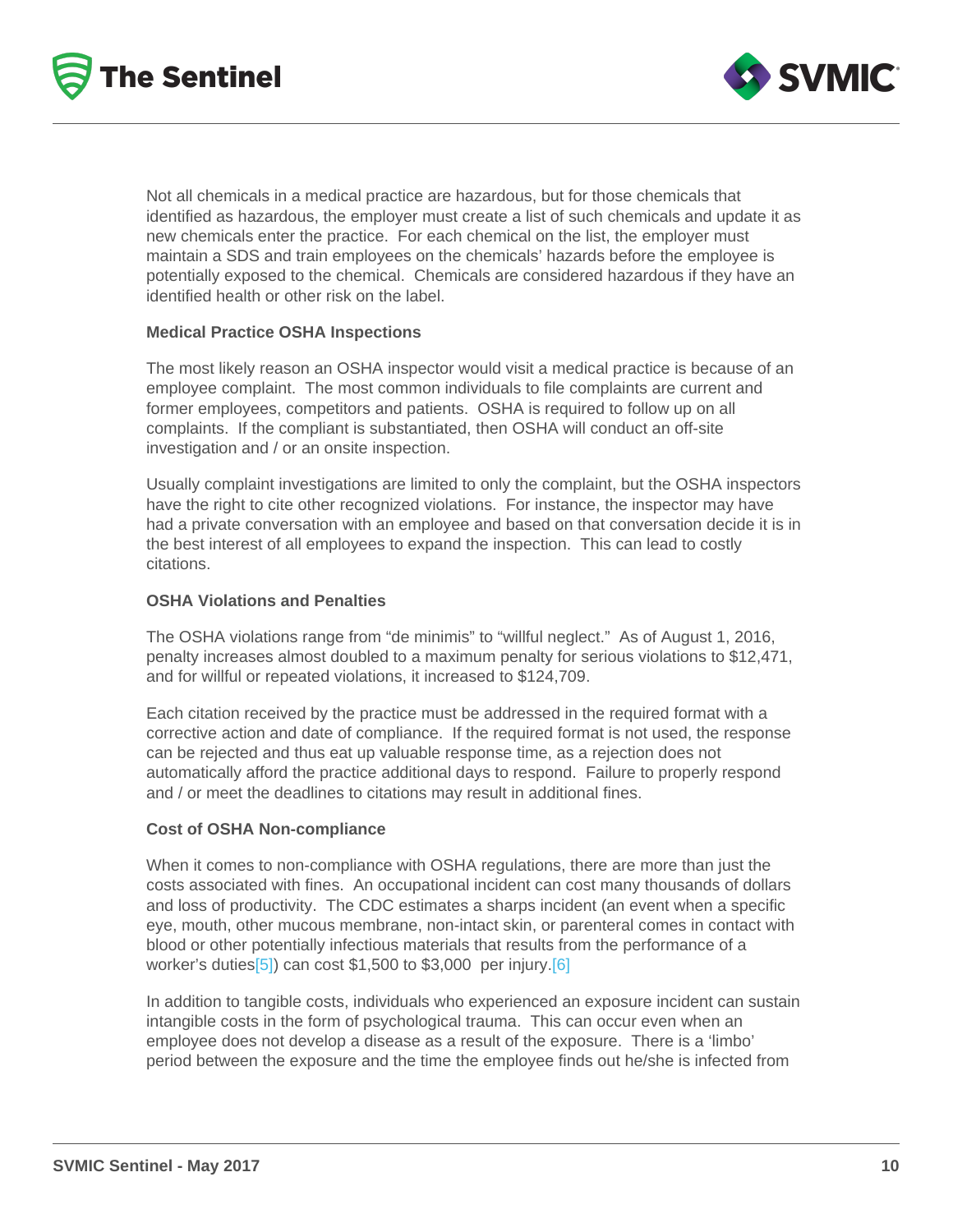the exposure. It is even more costly for those who know the source blood was infected with HIV or hepatitis. Identified areas of trauma include: post-traumatic stress disorder, depression and nausea. All this comes from the waiting period, follow-up testing and postexposure prophylaxis treatments.[\[7\]](https://www.svmic.com/Home/resources/newsletters-2/the-svmic-sentinel/practice-management/osha-in-a-medical-practice-may-2017/#_edn7)

Implementation of an effective OSHA compliance program can go a long way to avoid costly citations, but more it importantly, it can save employees' lives. All practices should train employees to immediately report all injuries, illnesses and near misses due to work related tasks.

To stay current on OSHA, [sign up for the free newsletter](https://www.osha.gov/as/opa/quicktakes/qtpostcard.html), OSHA QuickTakes. For information relating to SVMIC's OSHA services, email us at [ContactSVMIC@svmic.com](mailto:ContactSVMIC@svmic.com) or call 800.342.2239.

[\[1\]](https://www.svmic.com/Home/resources/newsletters-2/the-svmic-sentinel/practice-management/osha-in-a-medical-practice-may-2017/#_ednref1) "Sec. 5. Duties." OSHA 29 U.S.C. §654, 5(a). [https://www.osha.gov/pls/oshaweb/owadisp.show\\_document?p\\_id=3359&p\\_table=oshact.](https://www.osha.gov/pls/oshaweb/owadisp.show_document?p_id=3359&p_table=oshact) Accessed June 20, 2014.

[\[2\]](https://www.svmic.com/Home/resources/newsletters-2/the-svmic-sentinel/practice-management/osha-in-a-medical-practice-may-2017/#_ednref2) "Sec. 5. Duties." OSHA 29 U.S.C. §654, 5(b). [https://www.osha.gov/pls/oshaweb/owadisp.show\\_document?p\\_id=3359&p\\_table=oshact.](https://www.osha.gov/pls/oshaweb/owadisp.show_document?p_id=3359&p_table=oshact) Accessed June 20, 2014.

[\[3\]](https://www.svmic.com/Home/resources/newsletters-2/the-svmic-sentinel/practice-management/osha-in-a-medical-practice-may-2017/#_ednref3) American Academy of Provider Offices and Laboratories. OSHA injury & illness prevention program for outpatient healthcare. Knoxville, Tennessee: 2014. Chapter 4, page 1.

[\[4\]](https://www.svmic.com/Home/resources/newsletters-2/the-svmic-sentinel/practice-management/osha-in-a-medical-practice-may-2017/#_ednref4) "Hazard Communication Standard." OSHA.<https://www.osha.gov/dsg/hazcom/>. Accessed June 27, 2014.

[\[5\]](https://www.svmic.com/Home/resources/newsletters-2/the-svmic-sentinel/practice-management/osha-in-a-medical-practice-may-2017/#_ednref5) "OSHA Fact Sheet Bloodborne Pathogen Exposure Incidents." OSHA. 2011. [https://www.osha.gov/OshDoc/data\\_BloodborneFacts/bbfact04.pdf.](https://www.osha.gov/OshDoc/data_BloodborneFacts/bbfact04.pdf) Accessed June 24, 2014.

[\[6\]](https://www.svmic.com/Home/resources/newsletters-2/the-svmic-sentinel/practice-management/osha-in-a-medical-practice-may-2017/#_ednref6) Lundstrom, T. "Sharps Injury Prevention: Milestones and Opportunities." Seminar Handout, 2004, page 19.

[\[7\]](https://www.svmic.com/Home/resources/newsletters-2/the-svmic-sentinel/practice-management/osha-in-a-medical-practice-may-2017/#_ednref7) "Needlestick Injury Claims." JS Miller Solicitors. [http://www.jsmillersolicitors.co.uk/claims/all-other-claims-accidents/needlestick-injury](http://www.jsmillersolicitors.co.uk/claims/all-other-claims-accidents/needlestick-injury-claims/)[claims/.](http://www.jsmillersolicitors.co.uk/claims/all-other-claims-accidents/needlestick-injury-claims/) Accessed June 28, 2014.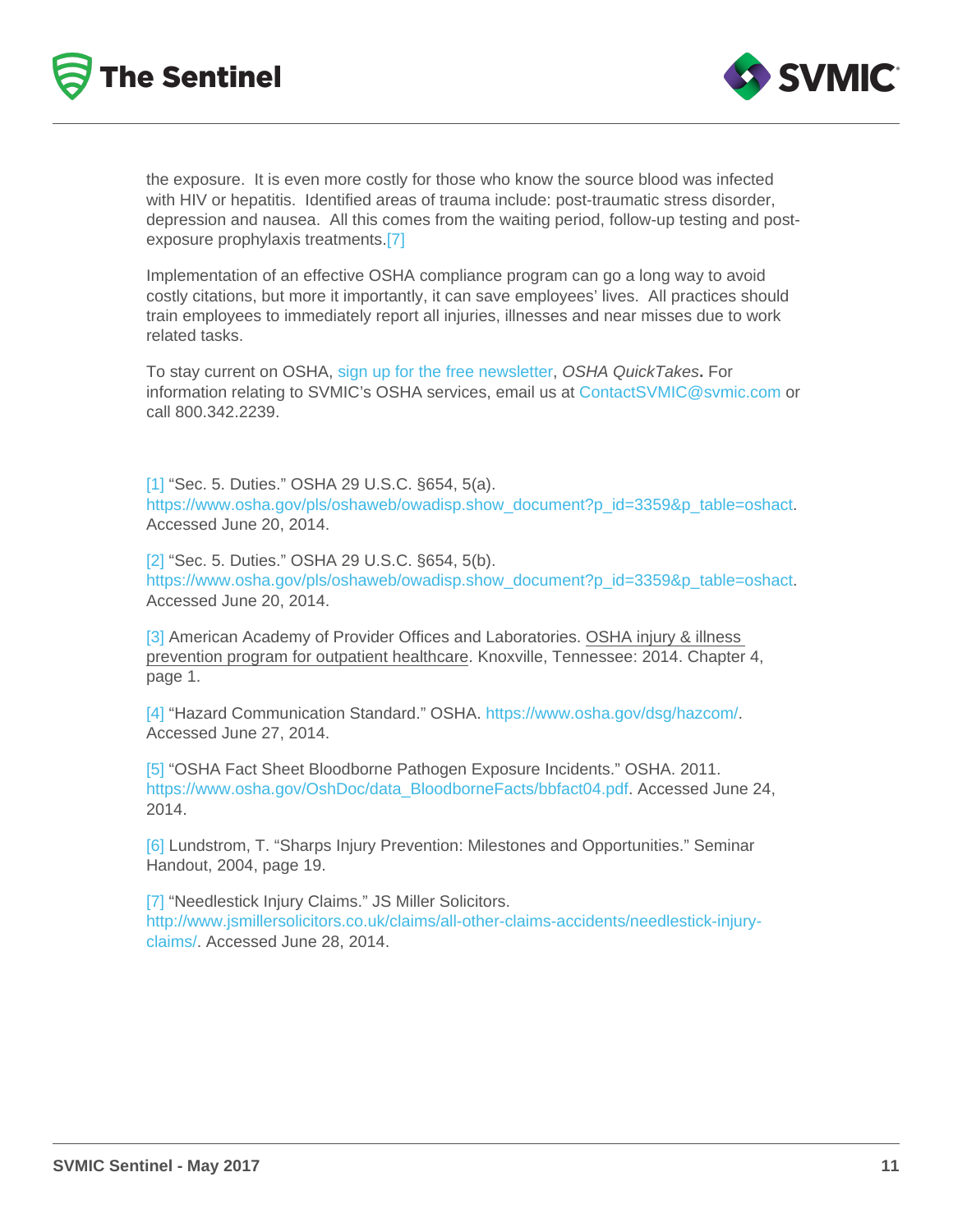



## QPP Clinician Participation Letter

### **By Elizabeth Woodcock, MBA, FACMPE, CPC**

The federal government granted an exclusion for many physicians to its Quality Payment Program (QPP), which features the Merit-based Incentive Payment System. Physicians – and other QPP-eligible clinicians - are omitted on the basis of billing less than \$30,000 in Medicare Part B allowed charges per year OR providing care for less than 100 Part-B enrolled Medicare patients. According to estimates by the Centers for Medicare and Medicaid Services (CMS), this represents 35% of all eligible clinicians.

Some physicians may see so few Medicare patients, they may know they don't have to be concerned with this new program. However, others may wonder whether they meet the exclusion. CMS recently announced that the agency will be mailing letters regarding the exclusion. Due in "late April through May," the letters will be issued to your practice via your Medicare Administrative Contractor for Part B claims. CMS pledges that these notifications will be "providing the participation status of each MIPS clinician associated with your Taxpayer Identification Number (TIN)."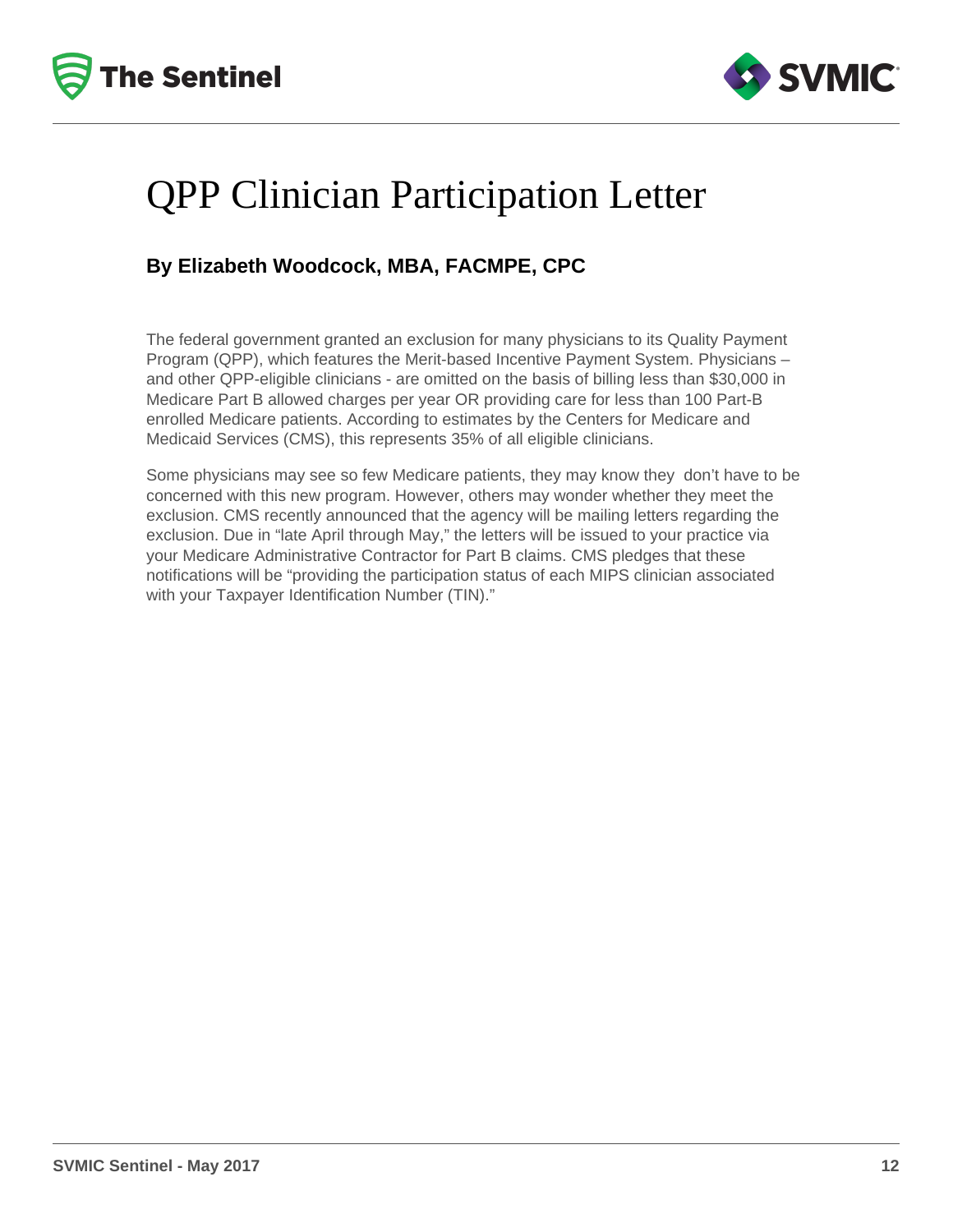# Risk Pearls: May 2017

### By Julie Loomis, RN, JD

Do you have a procedure for handling a missed appointment during which follow-up care or treatment was to be provided? To avoid patient harm and a claim of missed or delayed diagnosis, it is important that practices have a procedure to ensure that no-shows and cancellations are communicated to the treating provider and any actions taken are documented in the medical record. Generally, the efforts required to contact the patient are commensurate with the patient's medical condition and potential consequences of missed treatment. If a patient is at minimal risk (e.g. a well checkup), no action may be required or a single phone call or letter may be sufficient. For patients at moderate risk, such as those who need ongoing monitoring or treatment, a more concerted effort should be taken to contact the patient. Usually two documented phone calls and a certified letter should be adequate. All communications should inform the patient in layman's terms about the consequences of failure to receive needed treatment in a timely manner. As with all patient communication, staff should document the date, time of the call, and place a copy of the missed appointment letter in the patient's medical record. If a patient fails to return to the office repeatedly, after appropriate contact attempts have been made, the treating provider may take steps to discharge the patient from the medical practice. Please visit [svmic.com](https://www.svmic.com/Home/resources/) for resources or consult an SVMIC Claims attorney for assistance with individual situations.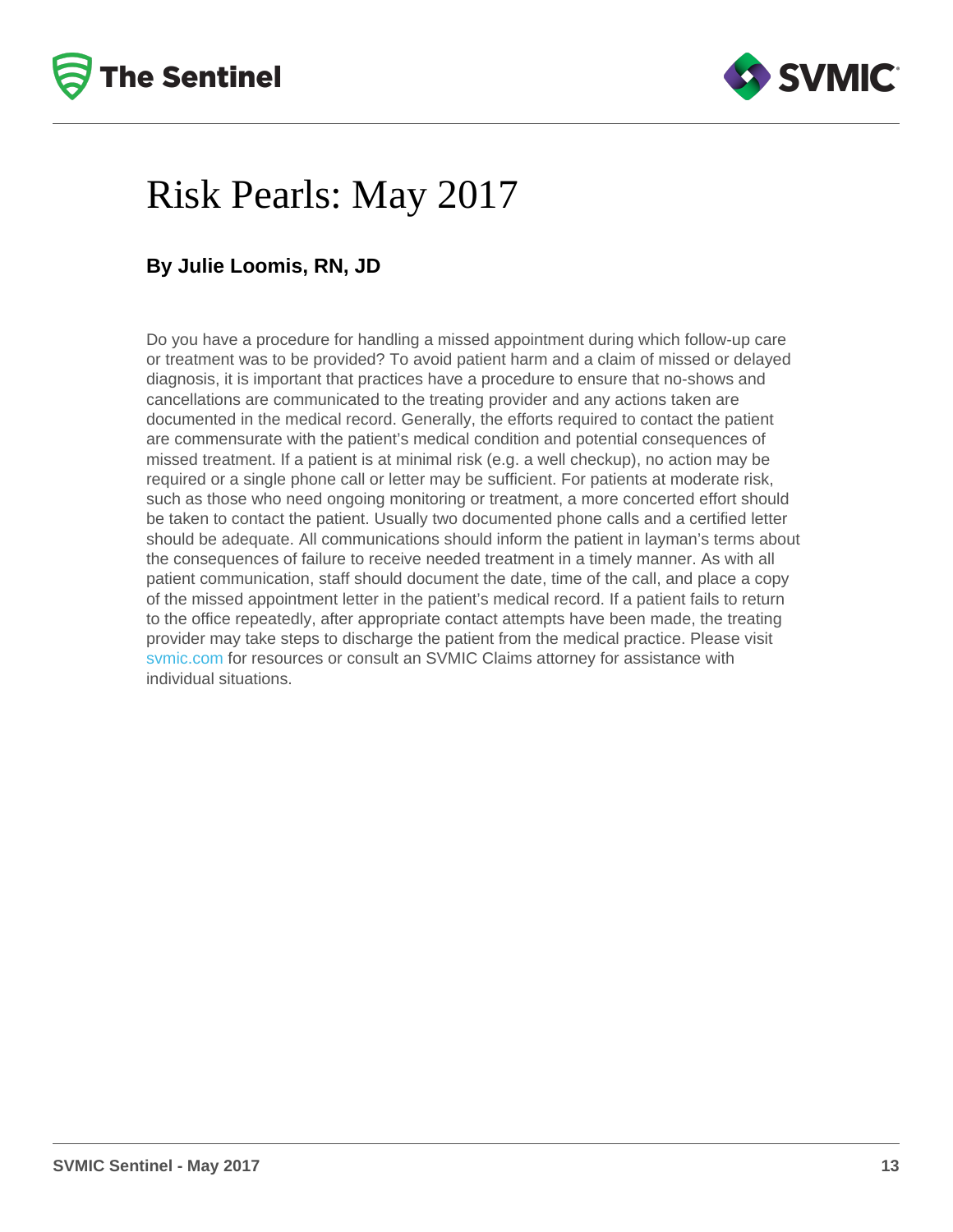



## An Analysis of Pulmonology Closed Claims

### **By Shelly Weatherly, JD**

A review of closed paid pulmonology claims over a seven-year period revealed the primary allegation asserted was failure to diagnose and treat. Most typically, such diagnostic errors were not the result of lack of knowledge or diagnostic ability on the part of the physician, but rather, as the graph below illustrates, were a product of communication breakdowns, poor documentation, and medication errors.



**COMMUNICATION ISSUES:** Clear and complete communication between providers and nurses is necessary to provide optimal patient type unknown<br>care. Electing to treat a hospitalized patient over the phone was a recurrent criticism faced by physicians when a complication occurred. In nearly every case, the physician came under heavy scrutiny for failing to personally evaluate the patient, or for failing to obtain sufficient information to enable proper treatment over the phone.

A case that illustrates the failure to properly make clear the circumstances upon which communication should take place involved a 33-year-old patient who presented to the emergency room with shortness of breath, dysphagia and facial swelling. A CT revealed superior vena cava syndrome. She was admitted to the hospital by a pulmonologist and then underwent a successful percutaneous transluminal angioplasty, which was performed by an interventional radiologist. However, upon removal of the sheath, the patient's blood pressure dropped from 161/90 to 81/50, she began seizing and then became unresponsive. After being resuscitated, the pulmonologist ordered her transferred to the ICU where she remained hypotensive. He did not personally evaluate the patient, and did not clearly communicate with the nursing staff regarding the patient's situation. Through the night the patient deteriorated, no urine output was noted, and the patient became drowsy and confused. It was not until the patient had pulseless electrical activity, no verbal response and a BP in the 60's, that the nursing staff contacted the physician. The lawsuit alleged that the physician and nurses failed to appreciate the significance of the severely low blood pressure and seizures; and further that they failed to collaborate regarding the patient who was clearly unstable after her procedure.

**DOCUMENTATION ISSUES:** The importance of maintaining a well-documented medical record, from both a patient care and a risk management standpoint, cannot be overstated.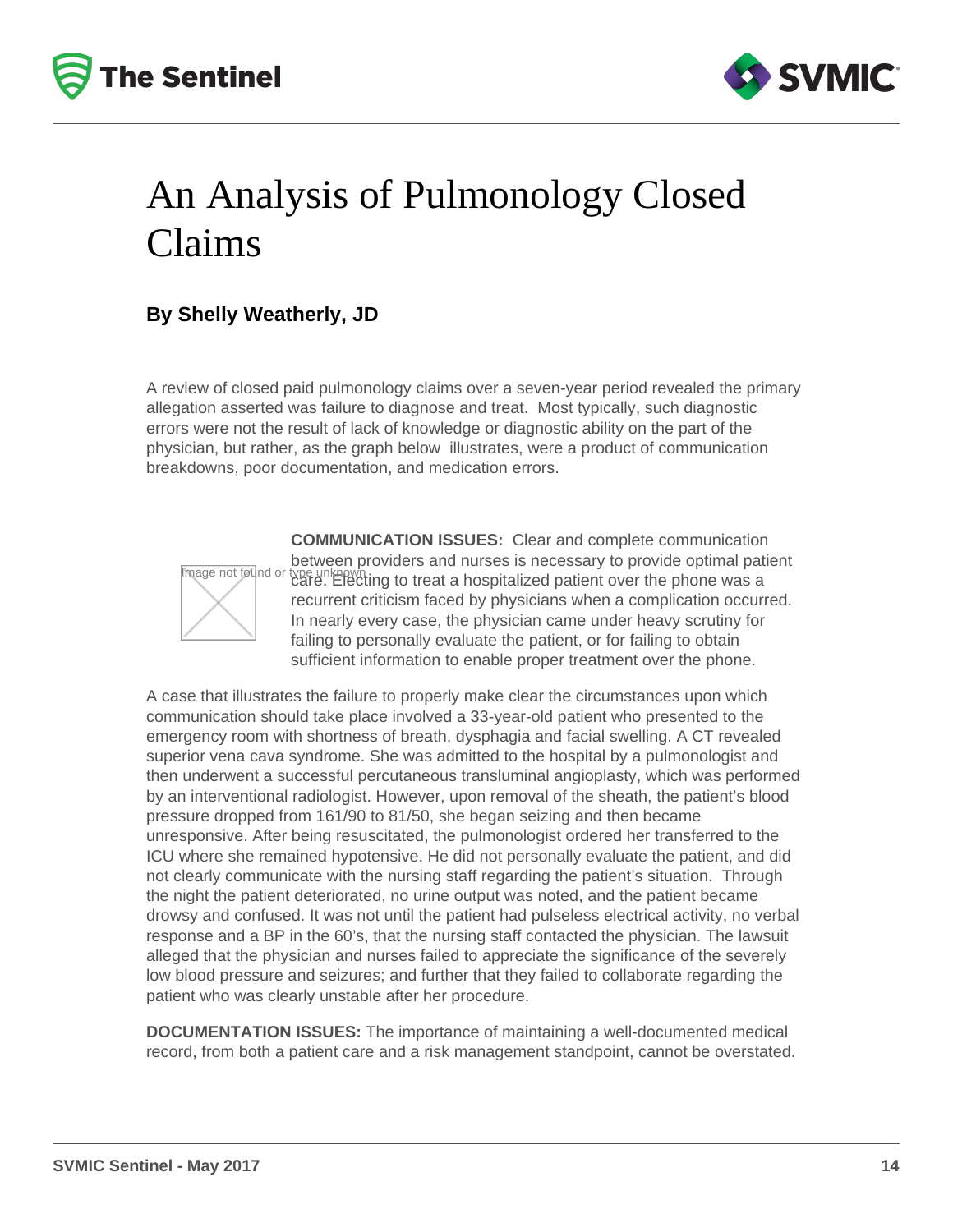



As the graph above illustrates, documentation issues were a factor in 27% of claims paid in Pulmonology. Most often, there was a failure to document completely the patient and/or family history, details of the physical exam, rationale for the diagnosis and treatment plan, patient education, and conversations with the patient and family regarding treatment recommendations.

**MEDICATION ISSUES:** Failure to monitor was the primary issue in cases involving allegations of medication error. Coumadin was the drug most commonly involved. One case involved a 51-year-old female who was admitted for treatment of a pulmonary embolus with a Heparin drip and Coumadin. Four days following admission, she was transferred to the ICU after a MRI revealed a retroperitoneal hematoma in the right lower quadrant of the pelvis. The pulmonologist who took over the care did not personally evaluate the patient, but instructed the nurses to continue the anticoagulants due to concerns about the pulmonary embolus. The patient died shortly thereafter from hypovolemic shock. The pulmonologist faced expert criticism for keeping the patient on the Coumadin without making any effort to disprove active bleeding by doing a contrast CT or following with serial hematocrits. His failure to personally assess the patient, or to document his rationale for his treatment plan, further compounded the problem.

#### **LESSONS LEARNED:**

- Communicate relevant patient information in a timely and clear manner to all individuals on the health care team.
- When other providers are involved in the care of a patient, make sure there is a clear understanding as to everyone's role and responsibility.
- Clearly communicate with other providers those circumstances upon which you expect contact regarding a patient's situation/status.
- Recognize the limitations of assessing a patient over the phone.
- Engage in a full and clear discussion with patients about the nature of their medical condition, the recommended treatment plan and the risks, benefits, alternatives, and expected outcome. Be careful not to educate above a patient's comprehension level. Be sure to document the details of all discussions with patients and families in the hospital record.
- Document clearly, completely, and accurately, and include the following: a comprehensive medical and family history; the chief problem; all relevant positive and negative clinical findings; your diagnosis or medical impression; the decisionmaking process for the clearly defined treatment plan; and all relevant information given to the patient and family regarding such treatment plan.
- If your treatment plan deviates from any local community standard or nationally recognized guidelines for your specialty, document your rationale for doing so.
- Clearly document all telephone conversations regarding patient care, including the name, date and time of the call as well as the essence of the exchange.
- To help prevent medication errors: Obtain a medication history; review the history whenever new medications are ordered; discuss risks, side effects, benefits of, and alternatives to, prescribed medications; and closely monitor high risk medications.